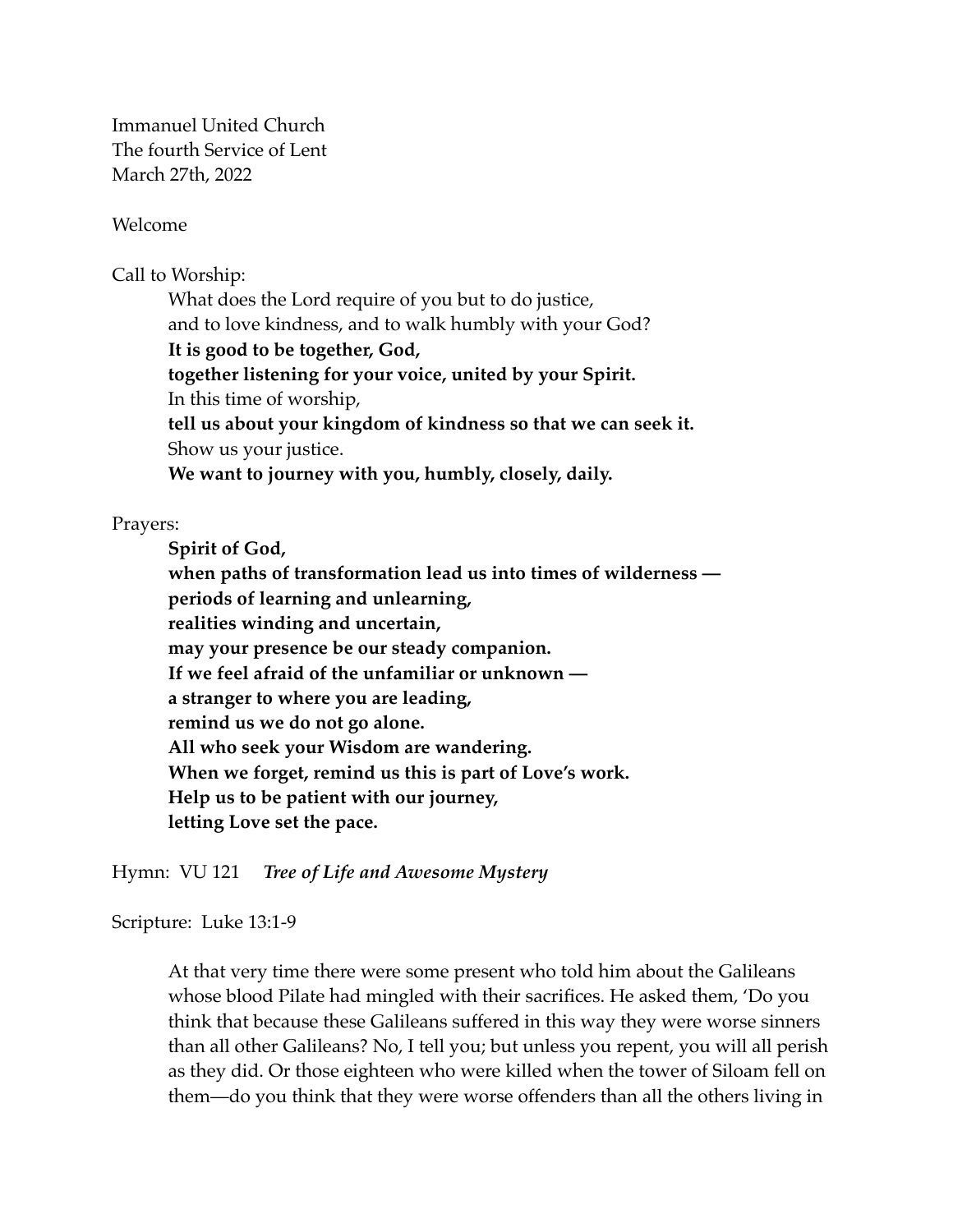Jerusalem? No, I tell you; but unless you repent, you will all perish just as they did.'

Then he told this parable: 'A man had a fig tree planted in his vineyard; and he came looking for fruit on it and found none. So he said to the gardener, "See here! For three years I have come looking for fruit on this fig tree, and still I find none. Cut it down! Why should it be wasting the soil?" He replied, "Sir, let it alone for one more year, until I dig round it and put manure on it. If it bears fruit next year, well and good; but if not, you can cut it down." '

## Anthem: Come to the Water

## Reflection: For one more year

My father was born in Haenam, a town known for its location at the southern tip of the Korean peninsula, a sea town, a country town, far from the money and political power of Seoul. I remember a few visits in August when I was a child. My parents wanted me and my brother to live with Grandma and Grandpa for a month. I never asked them why they sent us to Haenam, so I don't know what educational or parenting purpose they were thinking of when they planned the visits. My grandparents' hometown, where my father grew up, was rural, so in the 1980's, no road or yards were paved, just fertile dirt and soil, except for the highways surrounding the town. When it rained, I remember the front yard of my grandparents' humble traditional Korean house ended up muddy, boggy and sticky. But there was a fig tree behind the fence, and the fruit would deliciously ripen and split in the August heat — the summer sky clear blue, without even a speck of clouds. I never saw fruit looking like that in the city, and I regret that I did not try the figs right from the branches. The tree didn't need any manure or fertilizer put around it to bear fruit. It was just nature's gift that everyone at the time took for granted… wild, juicy, plenty.

In today's reading, Jesus tells a parable about a fruitless fig tree. I bet the fact that it didn't bear any fruit was a useful image, helping people imagine and understand what that could mean. It's unusual for a fig tree to not have a single fruit on it. The others probably bore an abundance of fruit; people took for granted that laden fig trees were the natural order of things. The fruitless, or "barren", fig tree is a struggling one, alone, unique and failing, which could elicit more compassion than judgement. In Jesus' parable, it receives harsh judgement and it is about to cut down by the owner of the vineyard based on his worldview. You know, he's a vineyard owner, the land owner. The space that the fruitless fig tree takes up means the loss of commodity, the loss of income. Personally, I think my grandparents would still keep the tree in their front yard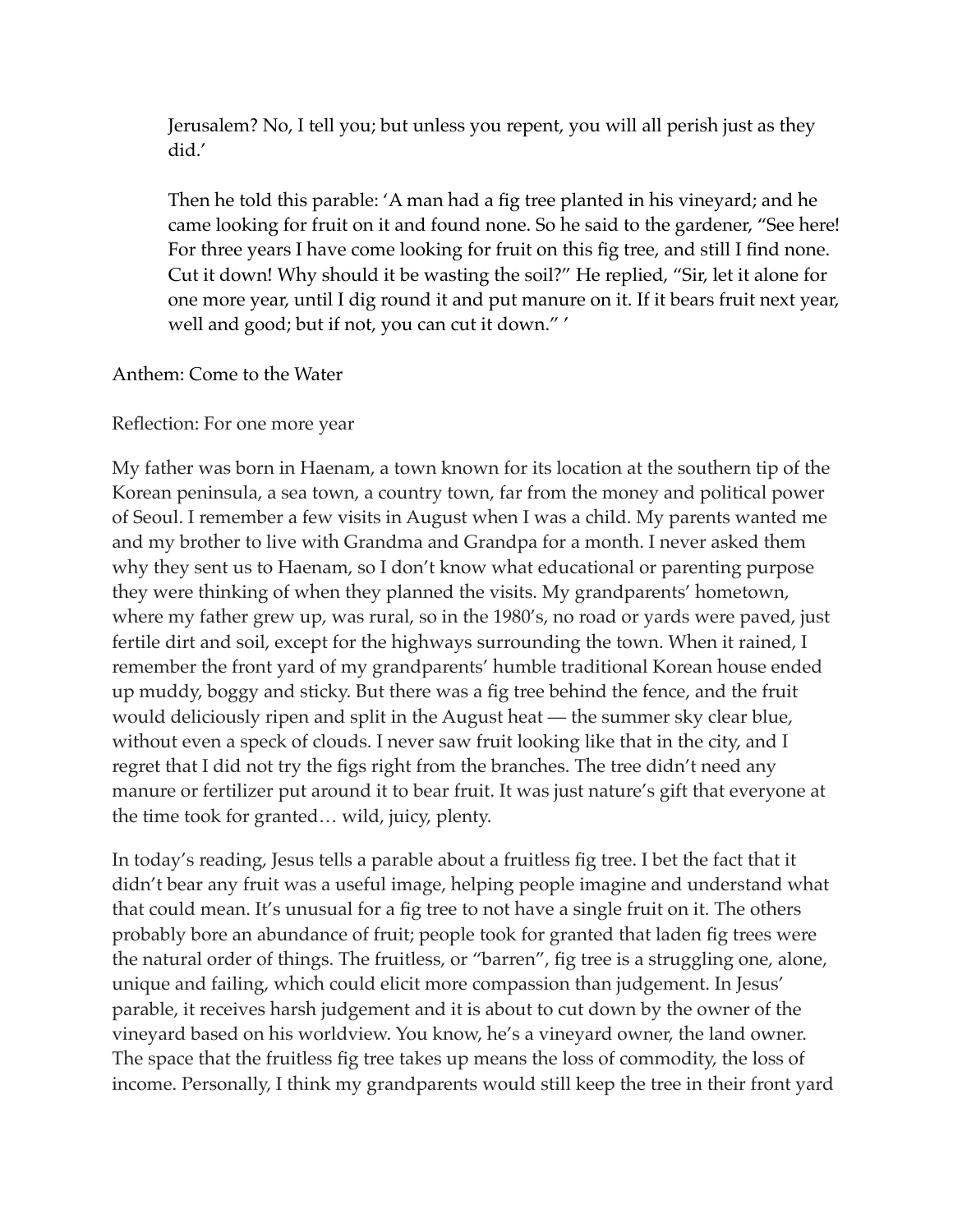even without the promise of fruit production. At least, they would not want to cut it down - they were already busy with their daily work.

Then, the gardener in today's parable shows a more proactive and compassionate attitude towards the fruitless fig tree. To the calculating owner of the vineyard who says, "For three years I have come looking for fruit on this fig tree, and I still find none. Cut it down! Why should it be wasting the soil?" the gardener responds and insists that they should let it alone for one more year.

"Sir, let it alone for one more year, until I dig round it and put manure on it. If it bears fruit next year, well and good; but if not, you can cut it down." Think about the hard work the gardener is actually volunteering for, in addition to and beyond the task he has been called and hired for: putting the fertilizer on it. It would mean not just one day's effort to make it better. The gardener promises his commitment to both tree and owner, by putting fertilizer on it, making other efforts, not just one day, but giving care throughout the year, to make sure they would see the result — at least one fruit ripening on this tree the next summer. After one year, from that day. So the gardener is asking for "One more year."

I believe that that's the way Christ works with the fertilizer of unconditional love. Unconditional love doesn't mean that there is no condition, no criteria of justice, especially restorative justice, racial justice, gender equity and so on. People at the grassroots, protestors, activists, scholars, politicians, journalists, poets, people of faith, all work together. They study, explore, develop better understandings to bring the new dreams, the new definition of Kin\_dom of God, into reality. There are conditions, there are criteria for us, the world, to witness, affirm, to build just peace. I believe unconditional love means that love changes the hard conditions in life; it enables new hopes to bear fruit. Christ's unconditional love blends the fertilizer of hard work, with us, with the people of God, children of God, to set a ripe, delicious, good fruit on the tree of justice.

Let me share an example: Last Sunday, I was not able to share the following reflection on just peace in Palestine and Israel. "Often the criticism levelled at the Middle East is a stereotypical 'They've always fought and they always will.' (I did put it in the worship package) Yet we know that even in the past century, many situations of seemingly endless conflict have yielded to the beginnings of real peace. To dismiss a conflict as hopeless denies the hopes and humanity of all who live with conflict. It also denies the hope at the centre of our faith. How do we, in this moment, in this place, express God's unconditional love for all?"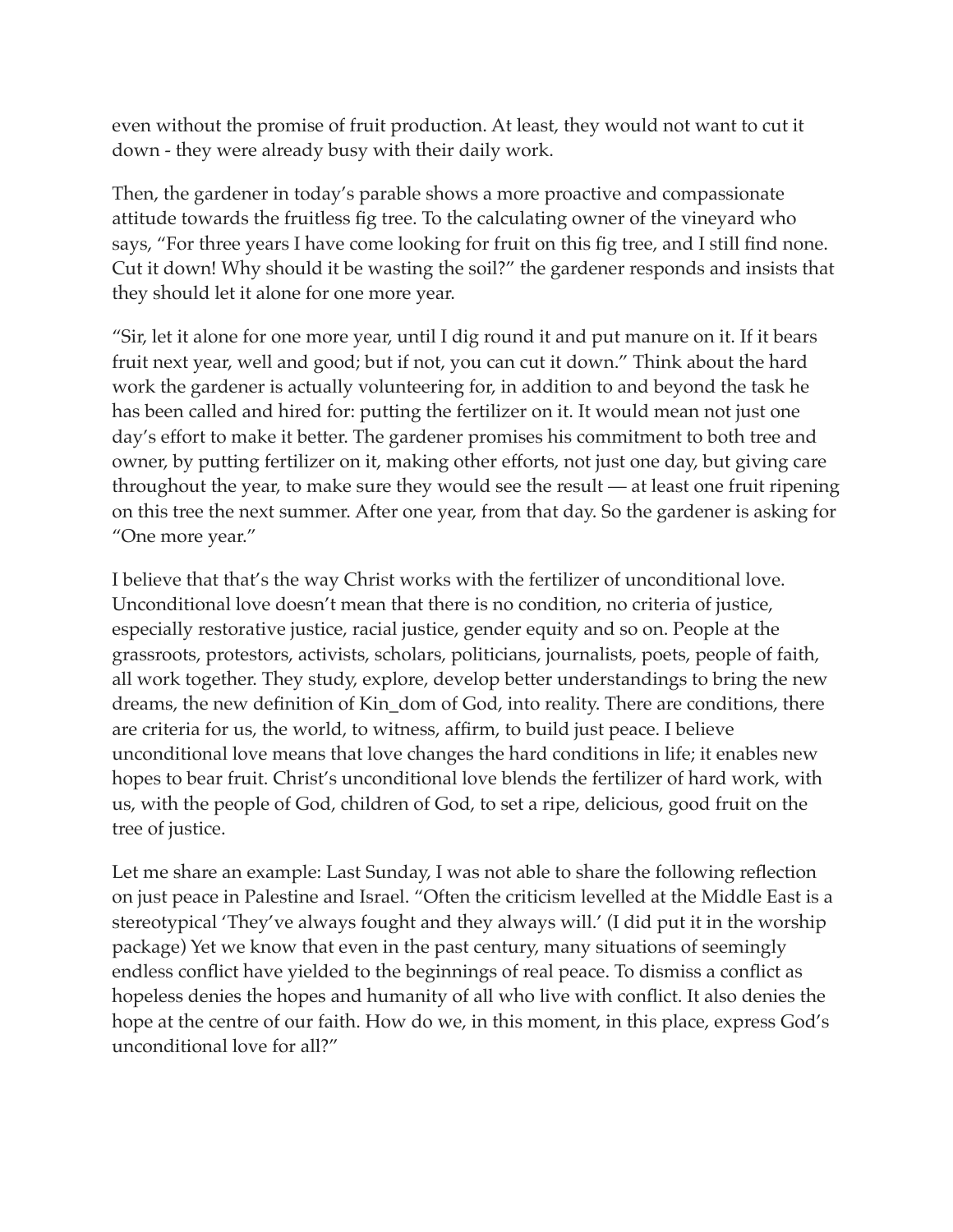Ultimately, I find that today's Gospel reading is about hope, patiently persisting, aligned with another theme in today's reading which is "repent". Rather than finding faults in others (for example, as a crowd of people did in today's reading, pointing their fingers at Pilate or the Romans and blaming them for bloodshed and destruction), Jesus flips the script and tells the crowd to repent, to be eager to change their hearts and look at their own sinful behaviours and reorient themselves towards transforming justice. Then, Jesus urges the crowd to learn from the parable he tells. The owner of the vineyard wants to cut his losses and cut down the fig tree that has not produced fruit for three years. The gardener, however, advises patience and greater care. The gardener recommends that if the tree does not become fruitful after another year, then cut it down. There will be a day of reckoning. There are consequences for not being productive, not being able to be transformed and transformative. Jesus cautions repentance, eagerness for transforming justice in heart, mind, and actions. Now is the time for digging around more deeply and nurturing the fruit of unconditional love, Christ's love that transforms the conditions that resist change in the world.

Today, we are invited to ask: Why do you think the gardener in Jesus' parable gives the fig tree one more year?" What are the gifts which, like fertilizer, invite you to practice unconditional love, the Christ-love that transforms the conditions of the world and of our lives, that grows just peace? The new budding fig tree's fruit tastes of joy and deliciousness.

The United Church has designated March 21st as the International Day for the Elimination of Racial Discrimination. This day offers a particular focus on dismantling racism in all its forms, and it has been observed around the world every year since 1966. It is important to focus on anti-racism during a day such as this. However, the struggle against racism, the persisting hope for racial justice in Canada, in the world, is a continuous effort. It is not just for three years, or one year. Putting fertilizer on the fig tree of racial justice is important on any day and every day. Each designated justicefocused day, such as the International Day for the Elimination of Racial Discrimination, is more like an anniversary that comes back each year to remind us of the covenant we make in our hearts and actions to do better. Try harder for transforming justice, setting new goals as a gardener of hope.

My father's birthplace, Haenam, literally means "The Sea in the South." The name reminds me of the Korean hot summer in August, when there was no pollution whatsoever, just blue sky everywhere without a single speck of cloud. The field of the plump red-hot peppers on the hill was a beautiful sight; the ripened figs at the corner of the rock fence were gifts of nature, taken for granted, grown without human care. Sadly, I do not think that fig tree still stands at my grandparents' old place, (the owners changed, of course), but it is a fond memory for me to keep, to remind me that God's